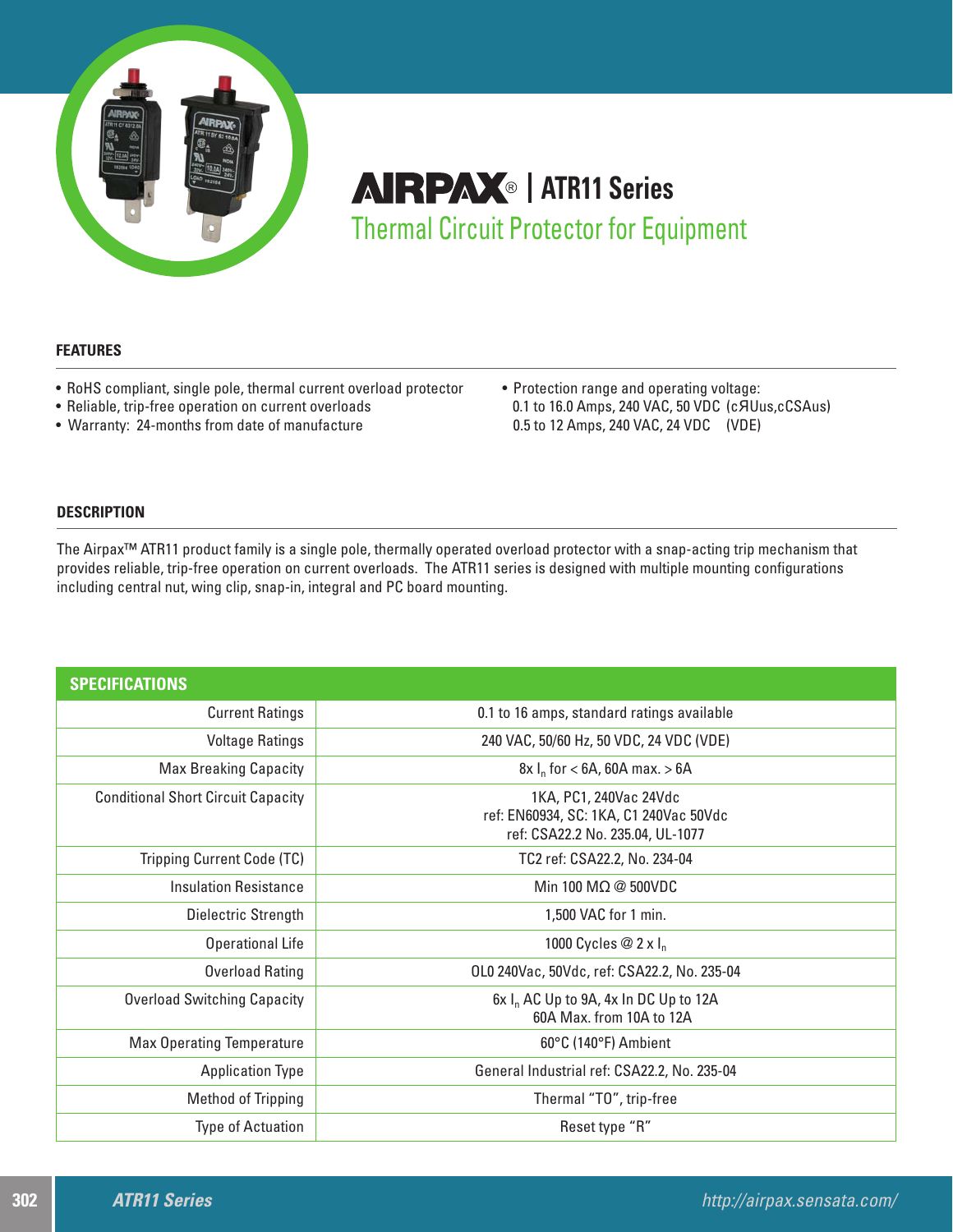# **SHUNT TERMINAL (Option N)**

Available on units of up to 6 amps equipped with a heater winding, an optional additional terminal can be provided as a parallel circuit to the main current-sensing circuit. The shunt circuit between terminals 1 and 3 may be used for any signal that may be required in addition to the main circuit. However, since the circuit makes use of the bimetal strip as a current-carrying path, the trip time of the circuit protector may be slightly influenced.

# **TIME / CURRENT CHARACTERISTICS**

The standard characteristic is valid for an ambient temperature of 23°C. However, if the device is to be used in an ambient temperature other than 23°C, an allowance must be made when selecting the current rating.

See the chart, graph and example below to help determine the right circuit protector rating for your application.

| <b>AMBIENT TEMPERATURE CORRECTION FACTOR</b> |         |      |     |      |       |       |       |      |       |  |
|----------------------------------------------|---------|------|-----|------|-------|-------|-------|------|-------|--|
| Ambient Temperature (°C)                     | $-20$   |      |     |      | $+20$ | $+30$ | $+40$ | + 50 | $+60$ |  |
| <b>Multiplication Factor</b>                 | $0.8\,$ | 0.88 | 0.9 | 0.96 |       | .05   |       | . .  | ن. ا  |  |

## *Example :*

Normal Continuous Current = 1.8 A Ambient Temperature = 40°C Multiplication Factor = 1.12 (from graph)

Recommended Rating: 1.8 x 1.12 = 2.016 Select the Nearest Rating = 2 amps

### *Operating Characteristics :*

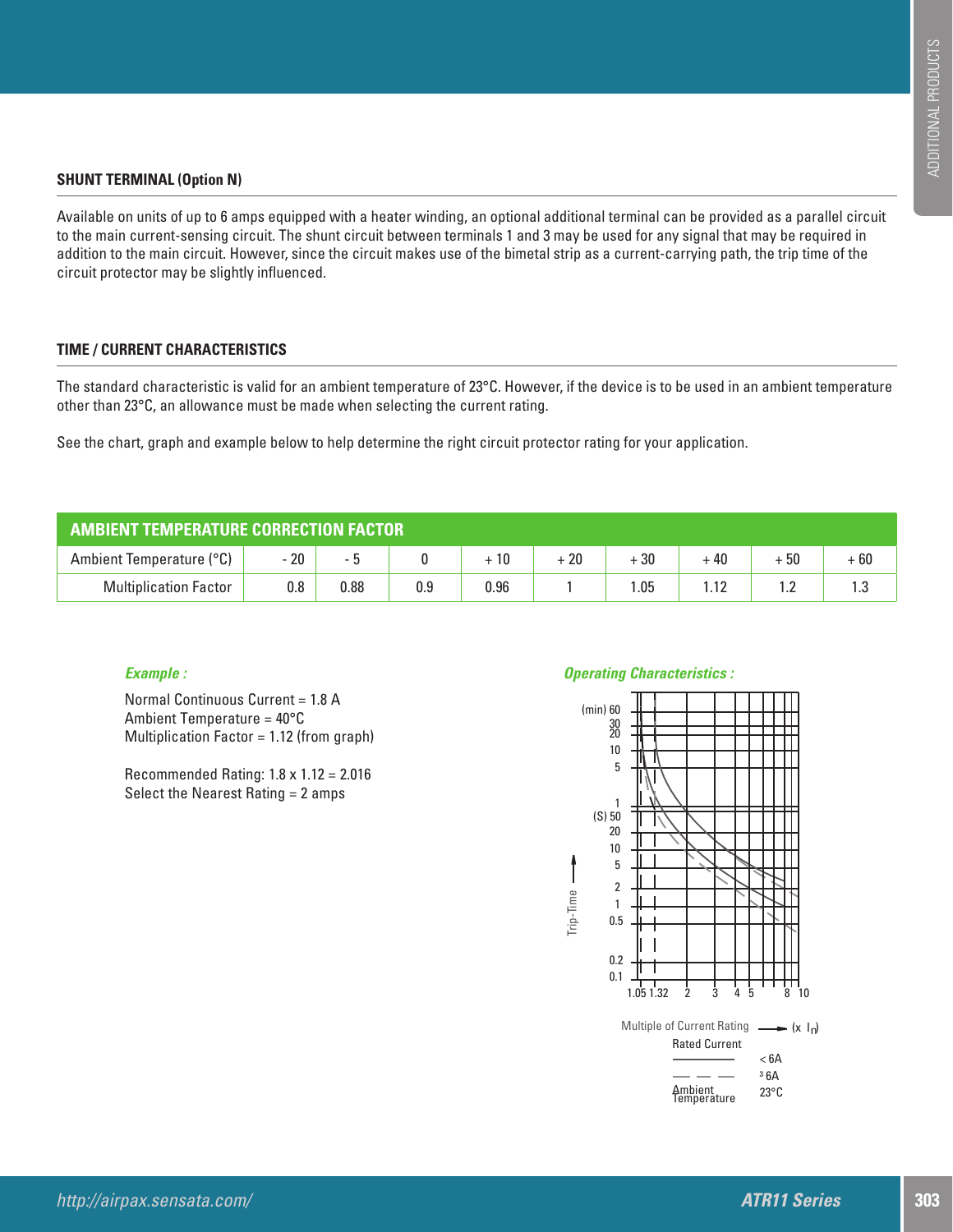

# **MOUNTING OPTIONS, inches [mm]**